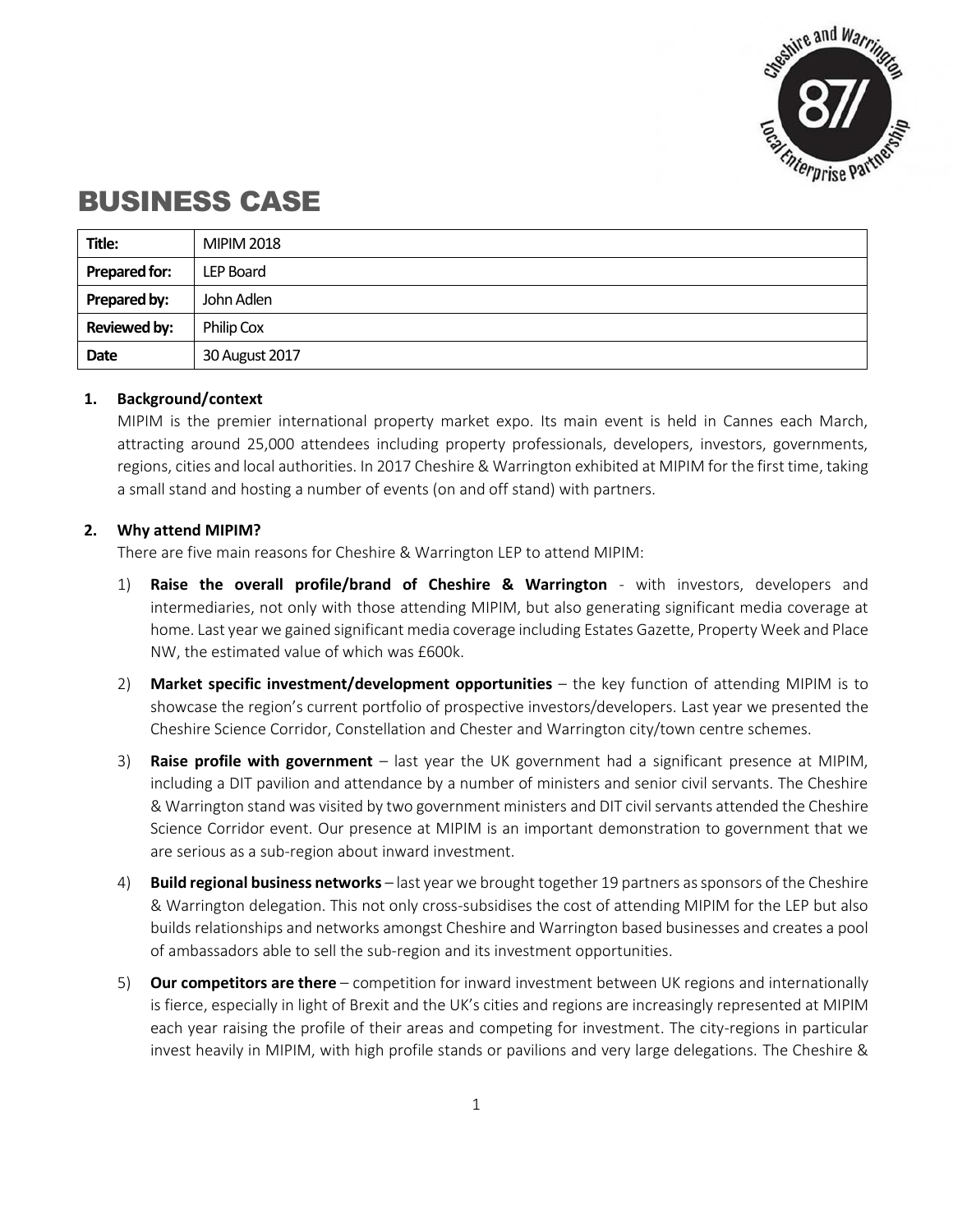Warrington presence at MIPIM last year was relatively modest compared with the likes of the Liverpool and Manchester and even smaller cities/regions such as Stoke & Staffordshire.

#### **3. MIPIM 2017**

Last year's MIPIM undoubtedly raised Cheshire & Warrington's profile and in particular the profile of the two key investment propositions we marketed – the Cheshire Science Corridor and Constellation. It is clear that these two propositions have considerable attraction, regionally, nationally and internationally and after MIPIM they have continued to receive continued media coverage.

It is difficult to identify investment directly as a result of attendance at MIPIM as it forms part of an area's wider place marketing strategy and activities and land and property development/investment is by nature a long-term process. However, it is usually either a starting point in the development of new relationships or it strengthens existing relationships. Attendance at MIPIM is also an efficient use of staff time, allowing staff to undertake an intensive period of business development. Staff can see more people in the four-day period at MIPIM than they could in many months of normal business development activity at home.

A key success from last year was the creation of a solid partnership of regional businesses engaging with the LEP through MIPIM. Cheshire & Warrington took a strong delegation to MIPIM 2017. Our sponsors included property professionals, landowners and developers, many of whom want to support Cheshire & Warrington, but have not hitherto had the opportunity or means. The feedback from partners attending MIPIM 2017 was extremely positive and are encouraging us to be more ambitious about MIPIM and marketing the region in the future.

In terms of direct outputs from last year's MIPIM, we held the following events:

- Cheshire Science Corridor breakfast seminar, hosted by Addleshaw Goddard and attended by over 50 delegates
- Crewe masterplan launch, hosted by CBRE and attended by c.30 delegates
- Launch of the Constellation brand in conjunction with Stoke & Staffordshire, attended by c.50 delegates
- On-stand Chester city centre developments presentation by Guy Butler of Glenbrook
- On-stand Warrington city centre presentation by Mike Horner of Muse Developments
- On-stand Constellation event with Pete Waterman and Jackie Sadek
- On-Stand Cheshire gin and cheese tasting event held towards the end of MIPIM and by far our most popular event of the week
- Cheshire Science Corridor dinner attended by 8 guests

The Cheshire Science Corridor Growth Director made 35 individual new contacts, as a result of which he has introduced two new developers to the Cheshire Science corridor who are showing a strong interest in one of the EZ sites and the LEP has been invited by the DIT Infrastructure Investment team to package together a portfolio of investment opportunities in the Cheshire Science Corridor for presentation to overseas sovereign wealth funds.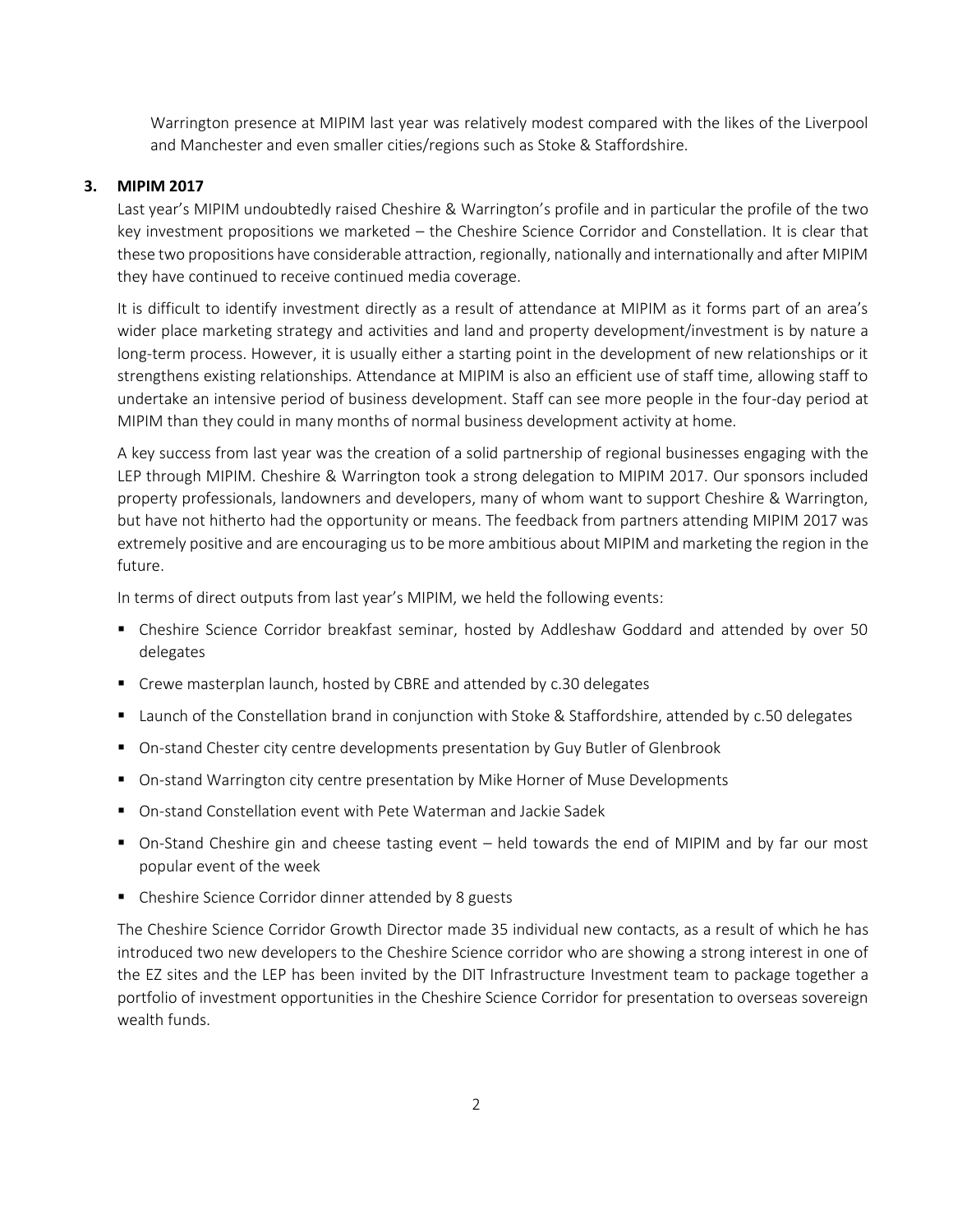## **4. The proposal for MIPIM 2018**

The proposal for MIPIM 2018 is to take a larger stand in a more prominent position. Marketing Cheshire has negotiated a stand 70% larger stand than last year's in a better location inside the Palais de Festival (the main MIPIM conference venue) but for only 50% increase in cost. This would allow us to create a 'home base' for Cheshire & Warrington sponsors and delegates and enable us to host bigger and better on-stand events. Importantly it would allow us to offer space for meetings and refreshments – which is a definite draw to stands. The activity on and around the stand would be supplemented by a series of off-stand events and Marketing Cheshire is already in discussions with Addleshaw Goddard and CBRE about hosting/sponsoring Cheshire & Warrington events at their villas/apartments once again.

In terms of marketing opportunities at MIPIM 2018, we would once again be taking the Cheshire Science Corridor and Constellation, with specific investment/development opportunities arising from the new EZ Investment Strategy and Constellation. In addition, this year we have the ambitious vision and plans for Warrington 'New City' to present at MIPIM and the proposals to create an Energy Innovation District in Ellesmere Port.

## **5. Finances**

Last year the total cost of the Cheshire & Warrington presence at MIPM was just under £65k. We received c.£31k in direct sponsorship from partners, which meant that the direct cost to the LEP was c.£34k. In addition, we secured an estimated £20k in in-kind sponsorship with partners such as Addleshaw Goddard and CBRE loaning us the use of their villas/apartments and attracted media coverage worth an estimated £600k.

The table below sets out the proposed budget for MIPIM 2018:

| <b>Element</b>                   |  |
|----------------------------------|--|
| Stand space (inc. 4 free passes) |  |
| Stand design and production      |  |
| MIPIM passes                     |  |
| Marketing Cheshire support       |  |
| Promotional materials/events     |  |
| Flights and accommodation        |  |
| <b>Total</b>                     |  |

The financial model for MIPIM is to appoint Marketing Cheshire to organise and manage the event on behalf of the LEP. The LEP would underwrite the MIPIM budget up to a ceiling of £80k with a set target for sponsorship of £40k. Therefore, if the sponsorship target is achieved then the net cost to the LEP would be in the region of £40k.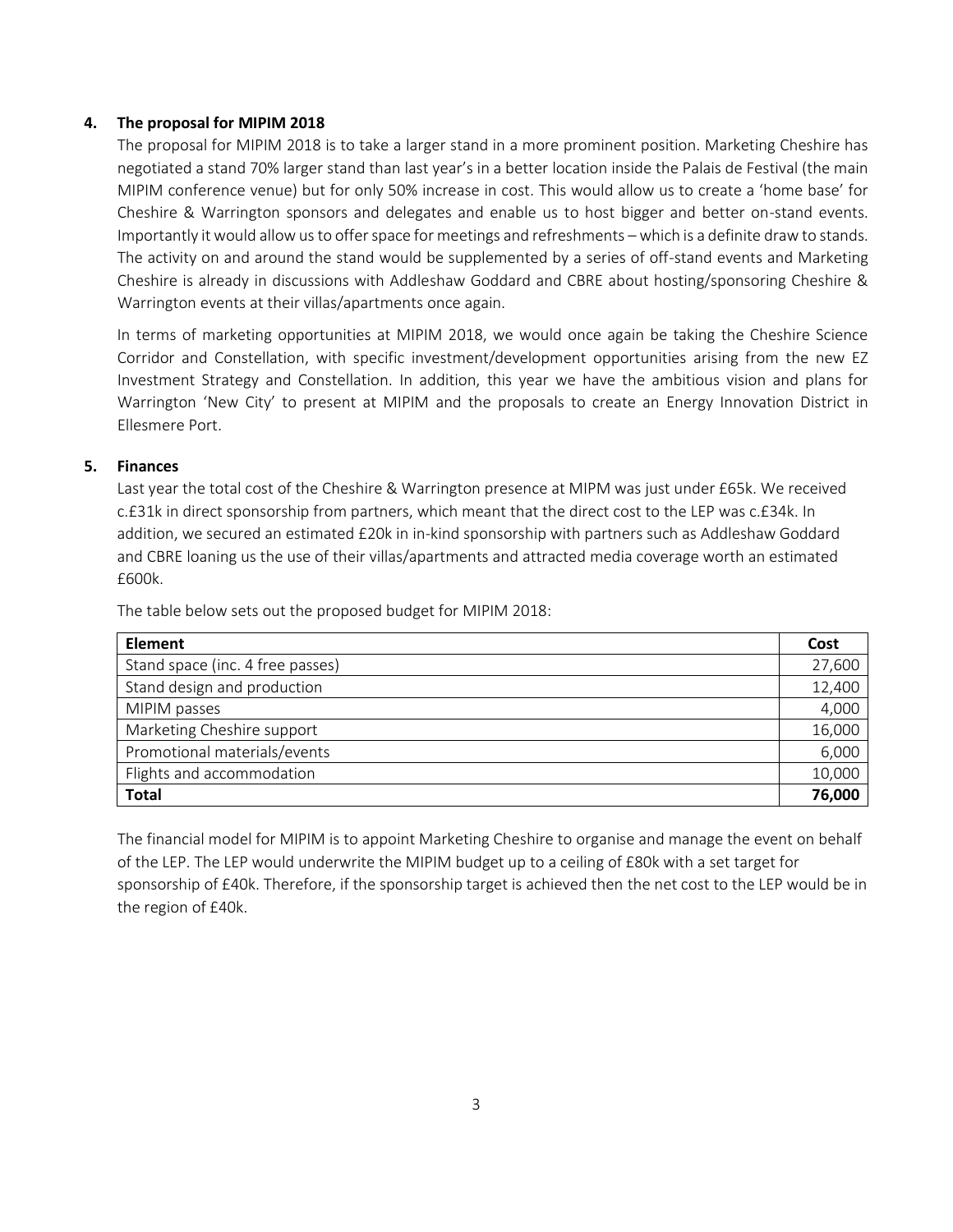#### **6. Risks**

| <b>Risk</b>                                                 | Impact                                                                                                                                                                                                                                | <b>Mitigation</b>                                                                                                                                                                                                                                                                                              |  |
|-------------------------------------------------------------|---------------------------------------------------------------------------------------------------------------------------------------------------------------------------------------------------------------------------------------|----------------------------------------------------------------------------------------------------------------------------------------------------------------------------------------------------------------------------------------------------------------------------------------------------------------|--|
| Overspend against MIPIM<br>budget                           | Would directly impact on the<br>LEP's budget, other marketing<br>activities would need to be cut<br>back                                                                                                                              | The experience of MIPIM last year<br>provides a good guide to likely<br>costs and areas where cost<br>savings can be achieved. Tight<br>monitoring of spend with monthly<br>progress meetings with Marketing<br>Cheshire to control costs.                                                                     |  |
| Failure to attract necessary<br>sponsorship                 | Would directly impact on the<br>LEP's budget, other marketing<br>activities would need to be cut<br>back                                                                                                                              | Starting from a base of existing<br>sponsors from last year, who have<br>expressed willingness to support<br>this year's event, plus a number<br>of new potential sponsors<br>identified. Tight monitoring of<br>sponsorships with monthly<br>progress meetings with Marketing<br>Cheshire to review progress. |  |
| Cheshire & Warrington has no<br>new opportunities to market | Could dilute message and damage<br>Cheshire & Warrington brand if<br>we have 'nothing new to say'                                                                                                                                     | We will have specific Science<br>Corridor investment opportunities<br>to present as a result of the new<br>Investment Plan, plus<br>Constellation and Warrington<br>'New City' as a new concept for<br>the market.                                                                                             |  |
| Not attending MIPIM                                         | Not being present at MIPIM could<br>damage the Cheshire &<br>Warrington brand in the market<br>and with the UK government - we<br>could be seen as not being 'open<br>for business' or serious about<br>inward investment/development | Organise additional Cheshire &<br>Warrington events in the UK (i.e.<br>1 large event or 2-3 smaller<br>events). Ensure that we have new<br>announcements/news timed for<br>MIPIM period.                                                                                                                       |  |

## **7. Alternative options**

There are three alternative options available to the LEP:

**Option 1: Do not attend** – the LEP could choose not to attend MIPIM at all. Whilst this would save the LEP c.£40k which could be directed to other marketing activities, it would mean that Cheshire & Warrington would have no presence at MIPIM whilst our competitor cities and regions would be there.

**Option 2: Partner with another city/region** – we could partner with a neighbouring region and share a stand. Whilst this would reduce our direct costs, it would dilute the overall Cheshire & Warrington brand. In addition, the practicalities of doing this would be difficult as many other regions i.e. Liverpool, Manchester, etc. are already well advanced with their MIPIM 2018 plans.